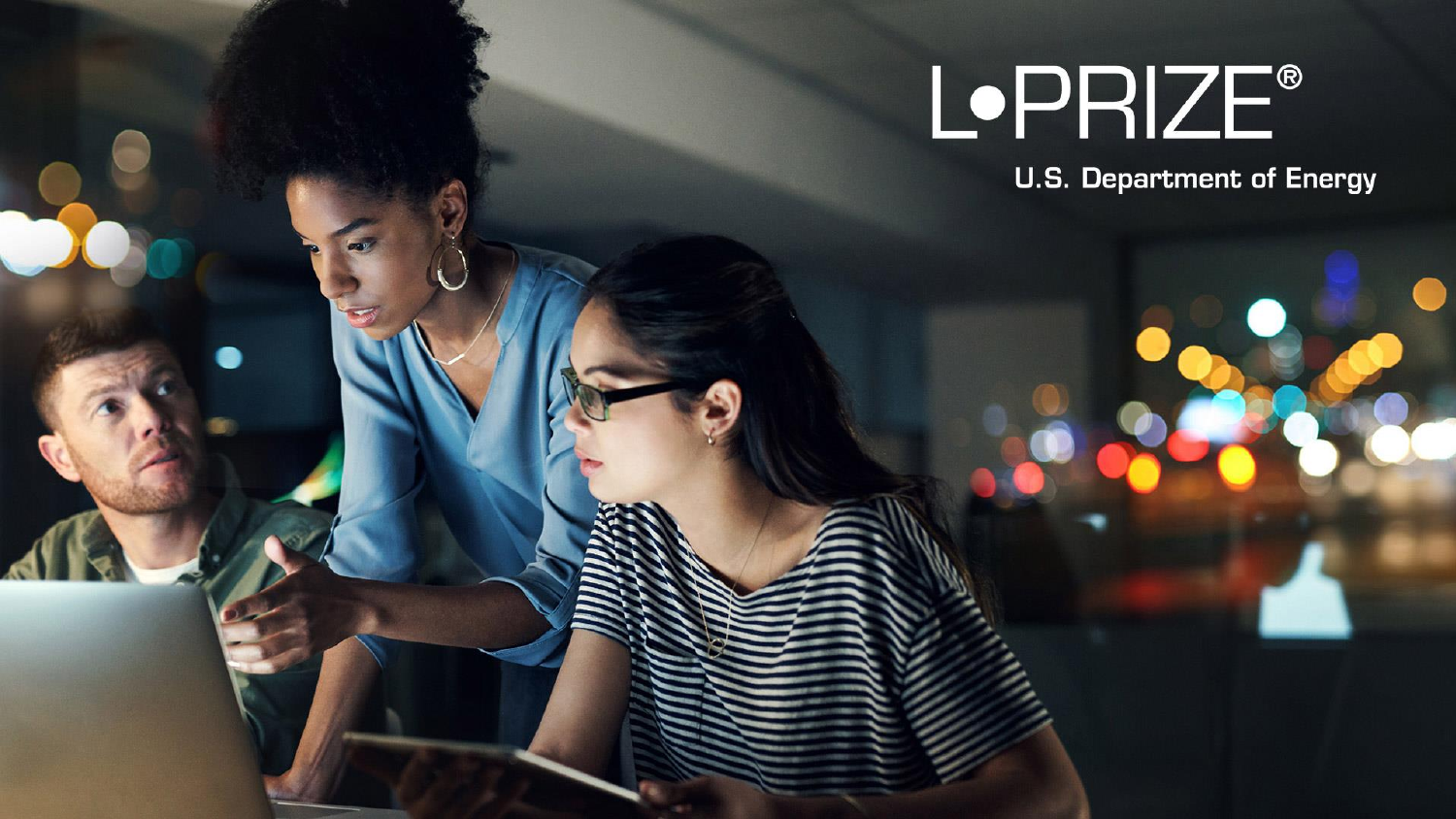# **L**•PRIZE®

**U.S. Department of Energy** 

#### **3 PHASES:**

• Concept

 $512000$ 

- Prototype
- Manufacturing & Installation
	- + Teaming Opportunities

⊠ LPrize@nrel.gov americanmadechallenges.org/lprize

U.S. DEPARTMENT OF ENERGY OF ENERGY OF ENERGY EFFICIENCY AND ALL PRIZE ENERGY AND DESCRIPTION OF ENERGY AND DE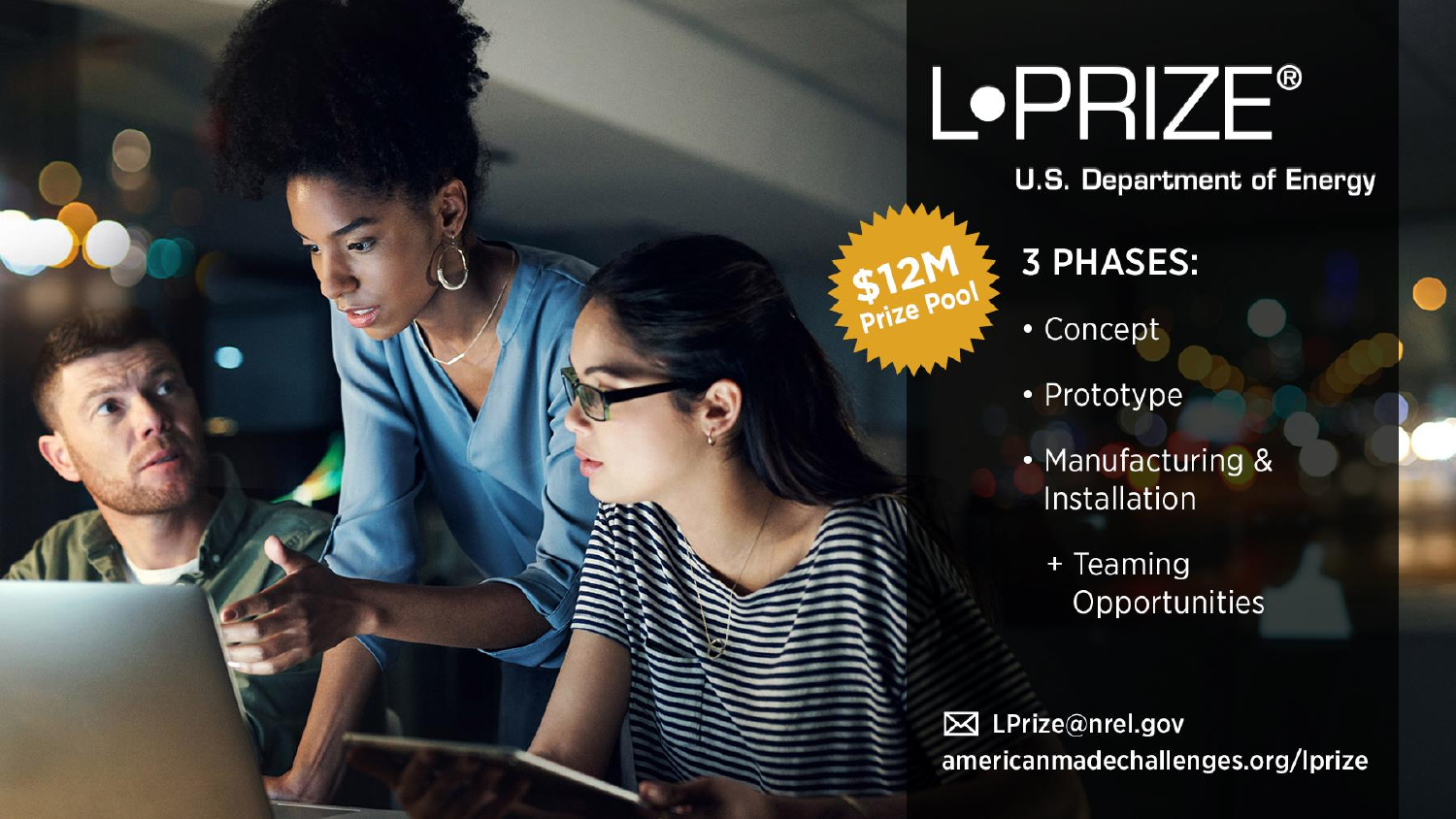#### L-Prize Phases and Awards

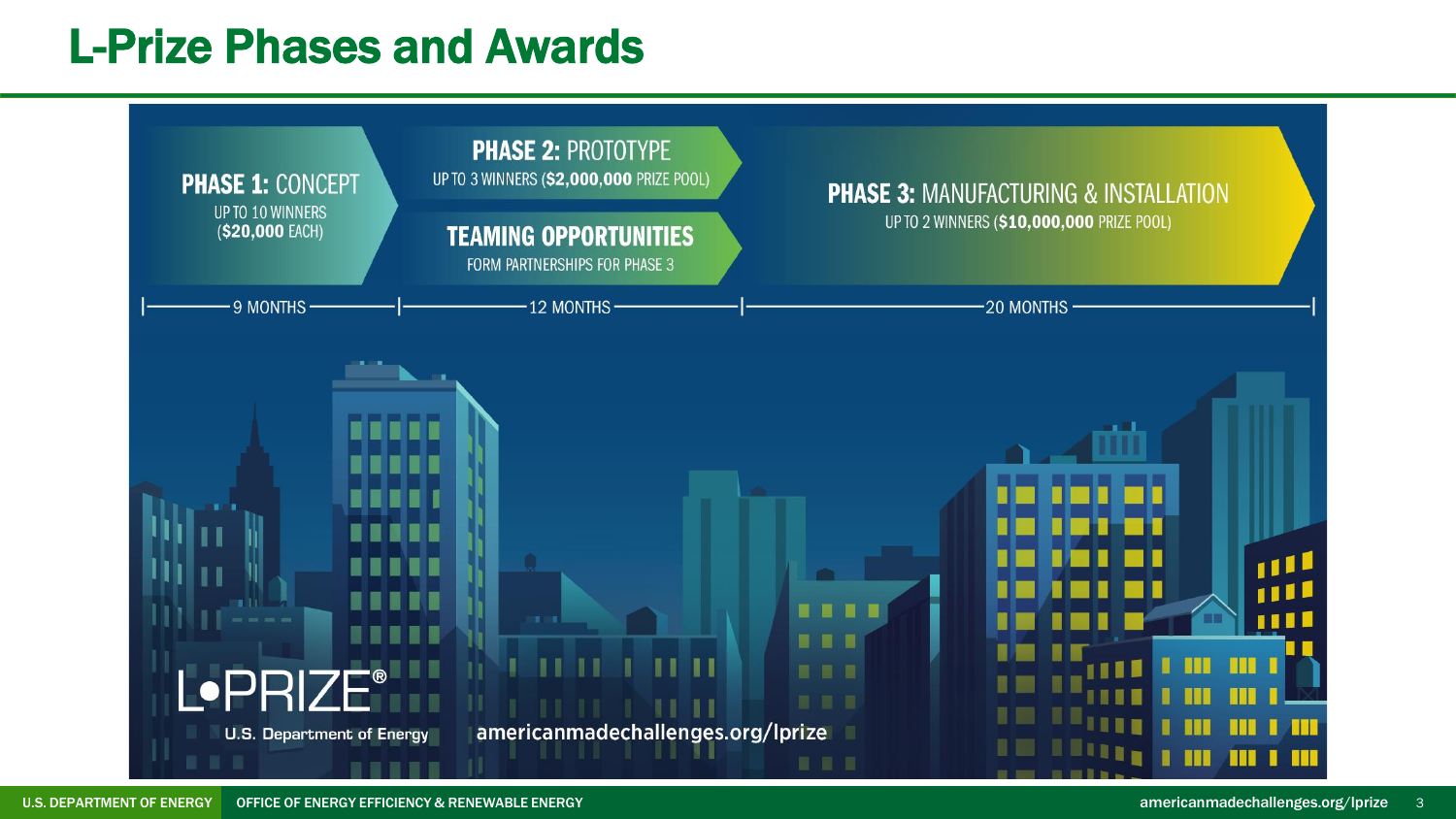## L-Prize Innovation Goals and Focus



Increase lighting efficacy (lm/W) by 25 to 50% vs. today



Encourage lighting that reinforces health, productivity, and well-being



Integrate controls to increase energy savings and performance, enable grid flexibility



Reduce environmental impact over life cycle with sustainable use and end of life



Realize innovation for diversity, equity, and inclusion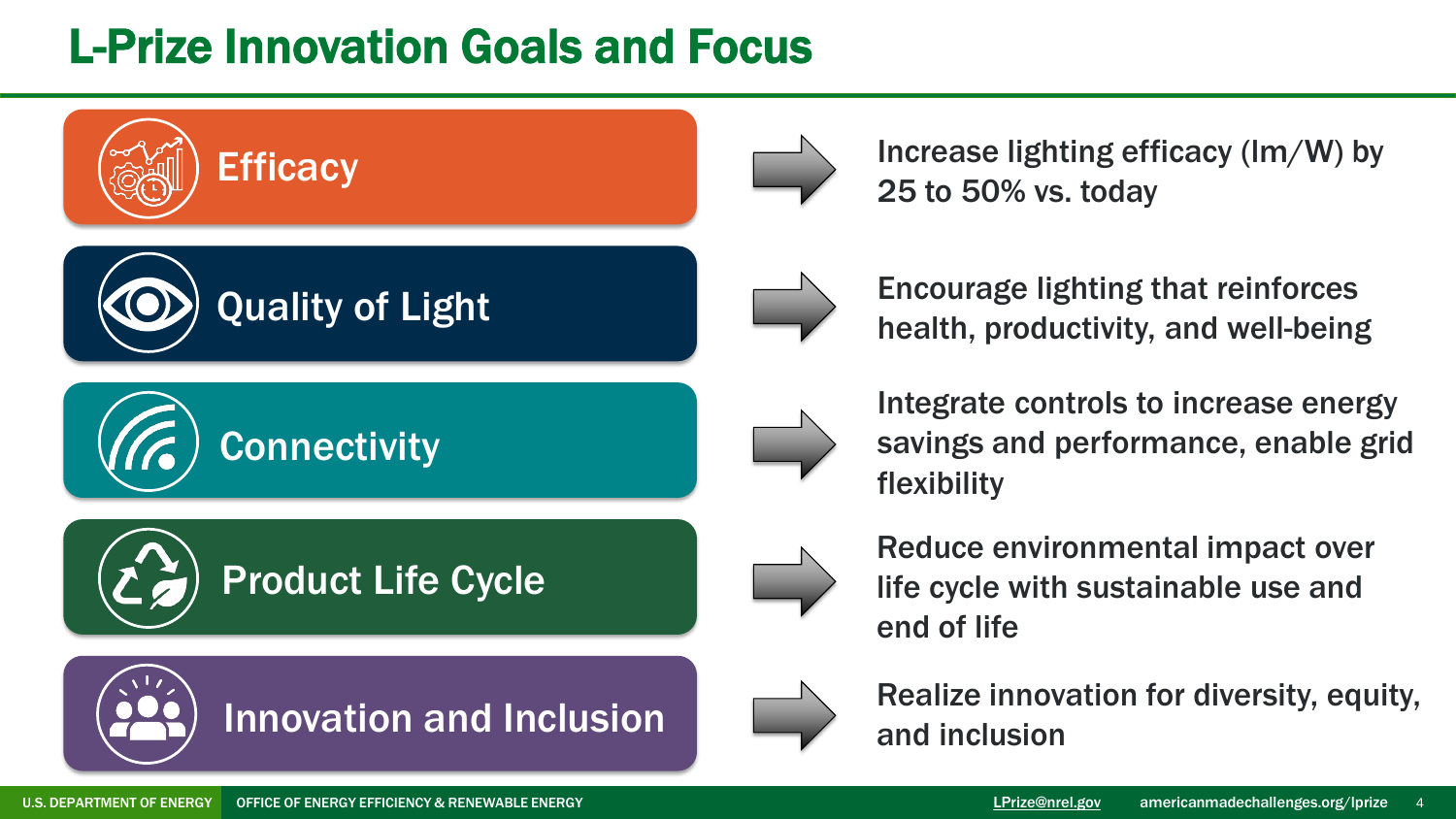### Consistent, Challenging Technical Requirements for All Phases

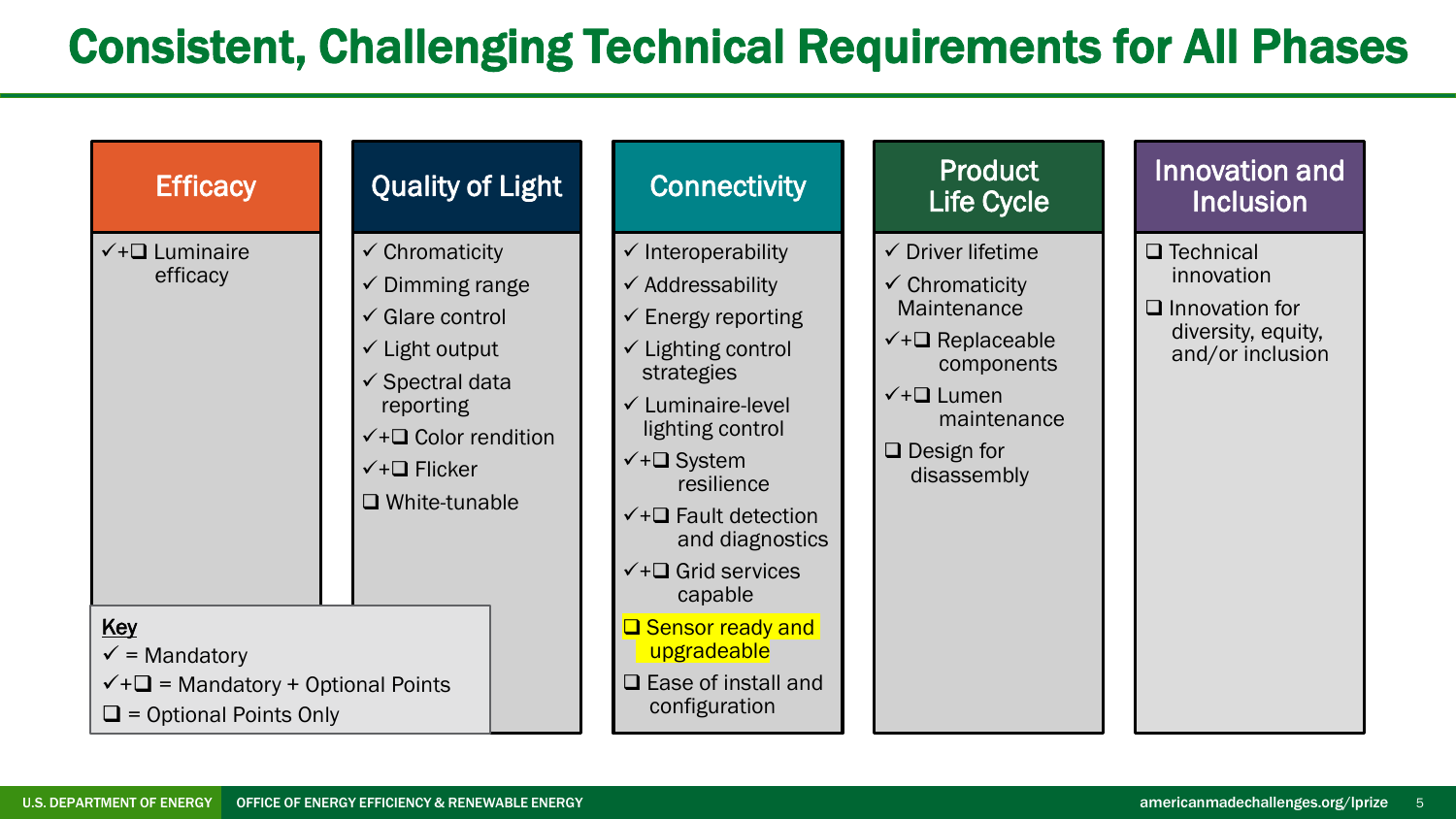#### L-Prize Scope and Target Applications

- Light-emitting diode (LED) technology
- Complete lighting system (luminaires, sensors, control devices, interfaces)
- Commercial and institutional sector applications
- Luminaires must be appropriate for ambient lighting in building interiors such as offices, healthcare facilities, educational facilities, and other applications where linear lighting has been predominant
- Luminaires designed or intended for task, accent, display, outdoor, and industrial applications including high/low bay are not eligible
- Specific form factors are not required innovation is welcomed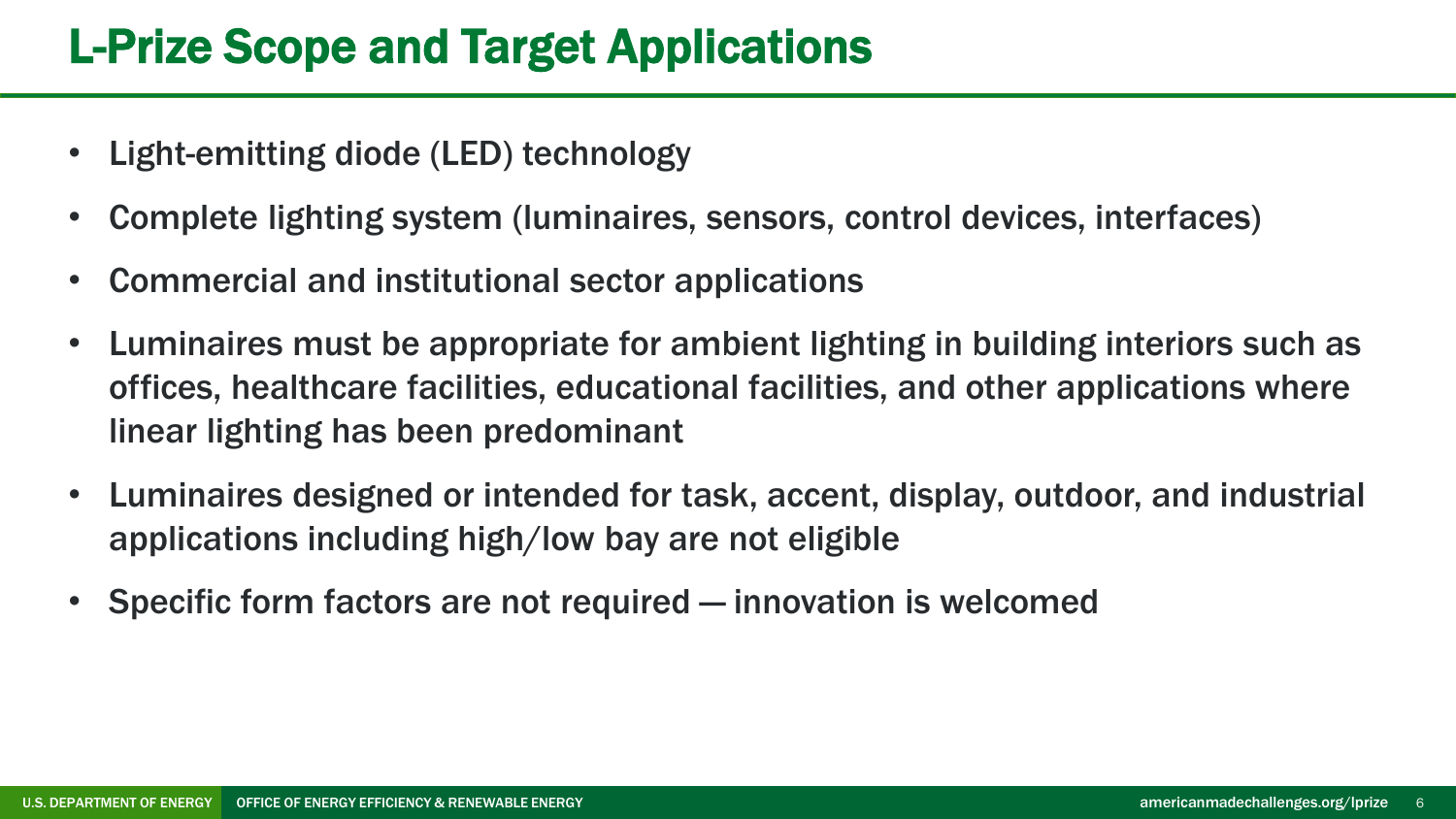### Teaming Opportunities

- Some teams and innovators have already registered and are looking for partners. Check it out at: <https://www.herox.com/LPrize/teams>
- An RFI will be issued with the Prototype Phase and kept open to identify teaming partners interested in production and installation of winning designs
- A teaming partner list will be published and regularly updated
	- Manufacturing partners
	- ESCOs
	- Utilities
	- Installation contractors
	- $-$  Etc.